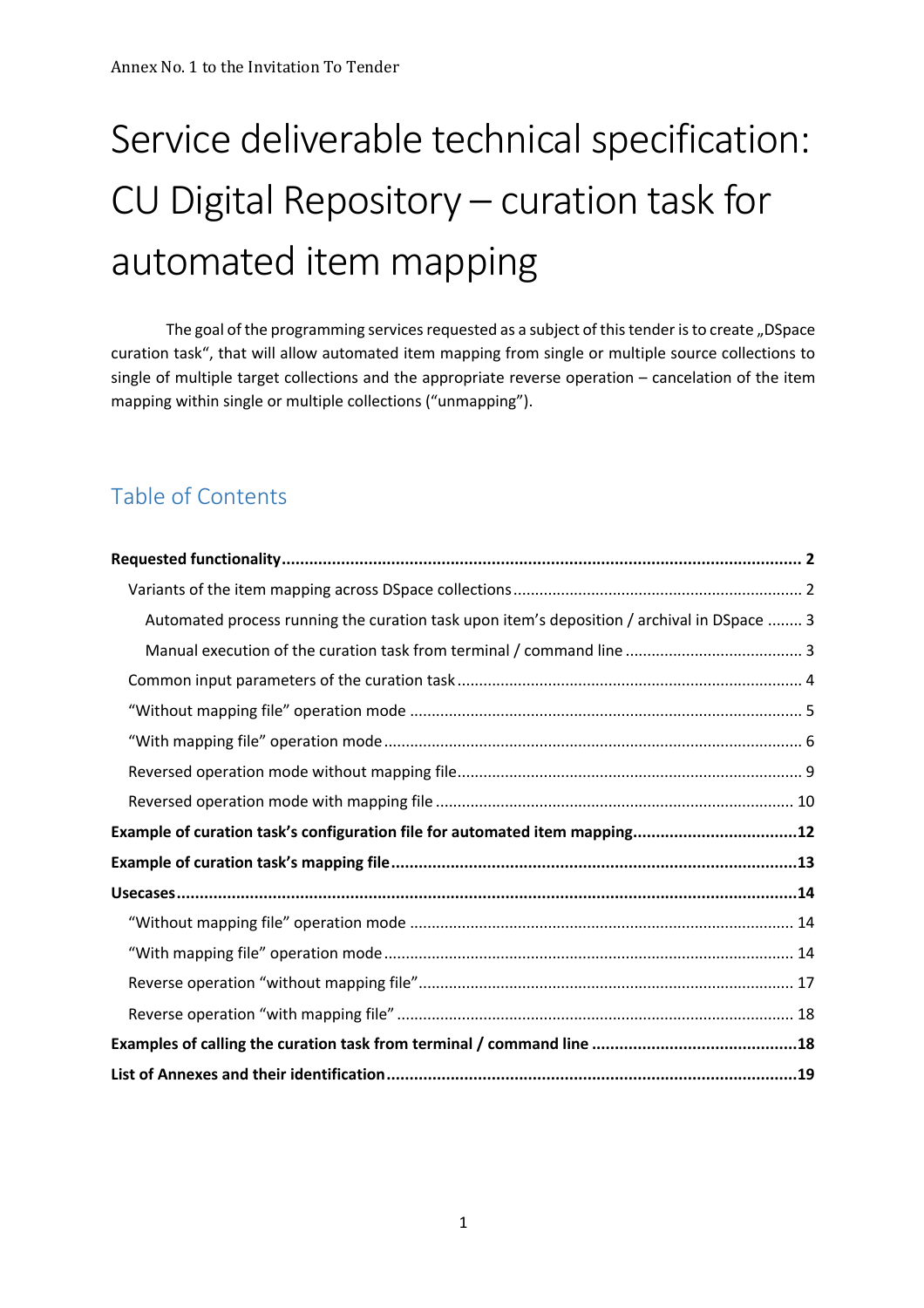# Requested functionality

### Variants of the item mapping across DSpace collections

Curation task allows automated mapping of items from multiple source collection to multiple target collections (M:N relation), of which the following are the special cases of such automated mapping of items:

- automated mapping from single source collection to single target collection,
- automated mapping from single source collection to multiple target collections,
- automated mapping from multiple source collections to single target collection.

Aforementioned variants of automated item mapping across DSpace collections are to be available for two modes of the curation task:

- "with a mapping file",
- "without a mapping file".

Curation task shall allow a reverse operations of both modes as well:

- "reversed operation with a mapping file",
- "reversed operation without a mapping file".

All modes are further explained and described later in this document. Following conditions have to apply for items at all times for these items to be considered eligible for a given curation task's operation mode<sup>1</sup>:

- "mapping mode":
	- $\circ$  item scheduled for mapping must not be mapped in the target collection(s) already,
- "unmapping mode":
	- o item scheduled for "unmapping" must be mapped into at least one of specified target collections.

Curation task must check if both the source collection(s) and target collection(s) exist in DSpace (if specified as an input parameter or defined in mapping file). Curation task shall be executed in two independent ways, by:

- automated process immediately after the item is deposited & archived in DSpace; or
- manual execution of the curation task command in the terminal / command line.

DSpace Administrator (role given to a single or multiple DSpace E-Person) shall be informed about both successful and unsuccessful curation task execution through the curation task's output in terminal and via the appropriate log file specifically crated for this curation task.

<sup>&</sup>lt;sup>1</sup> Even more specific conditions might apply; based on the curation task's operation mode and its use of a mapping file.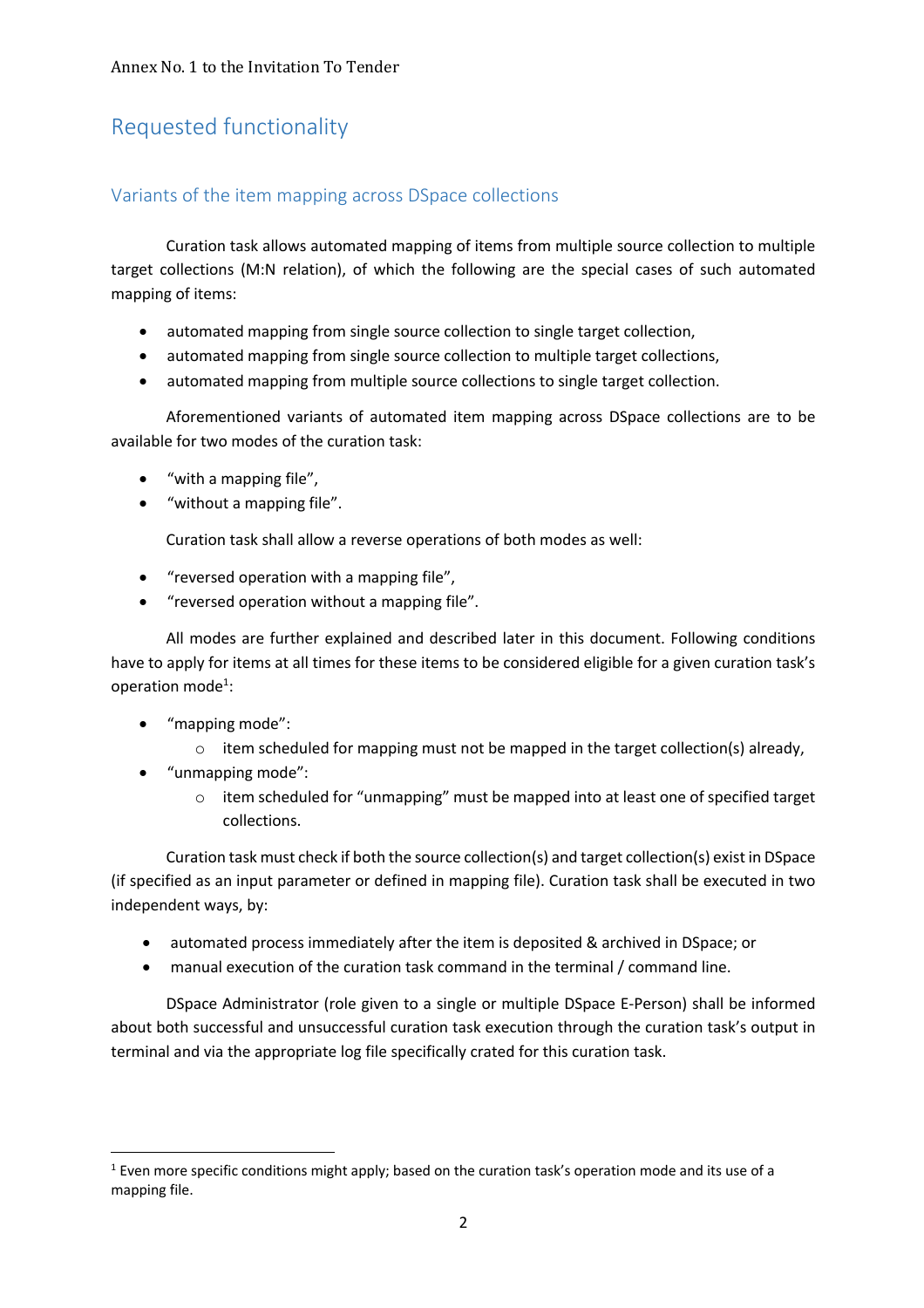#### Automated process running the curation task upon item's deposition / archival in DSpace

Curation task shall be executed automatically after the item is deposited & archived in DSpace. This usage assumes a default operation mode of the curation task to be 'with the mapping file' and requires an independent configuration / mapping file. With the possibility of complex mapping rules in mind, we require the format of the mapping file to be a JSON or XML. JSON mapping file format is preferred.

#### Manual execution of the curation task from terminal / command line

Curation task should allow to be executed / started by DSpace Administrator from terminal / command line on top of / outside the default "automated" execution described before. Manual execution of the task shall allow DSpace Administrator to run the curation task in the following modes:

- with a mapping file,
- without a mapping file,
- reversed mode with a mapping file,
- reversed mode without a mapping file.

Curation task's behavior in all aforementioned operation modes, its parameters and description of its functionality are explained and described in the following sections of this document.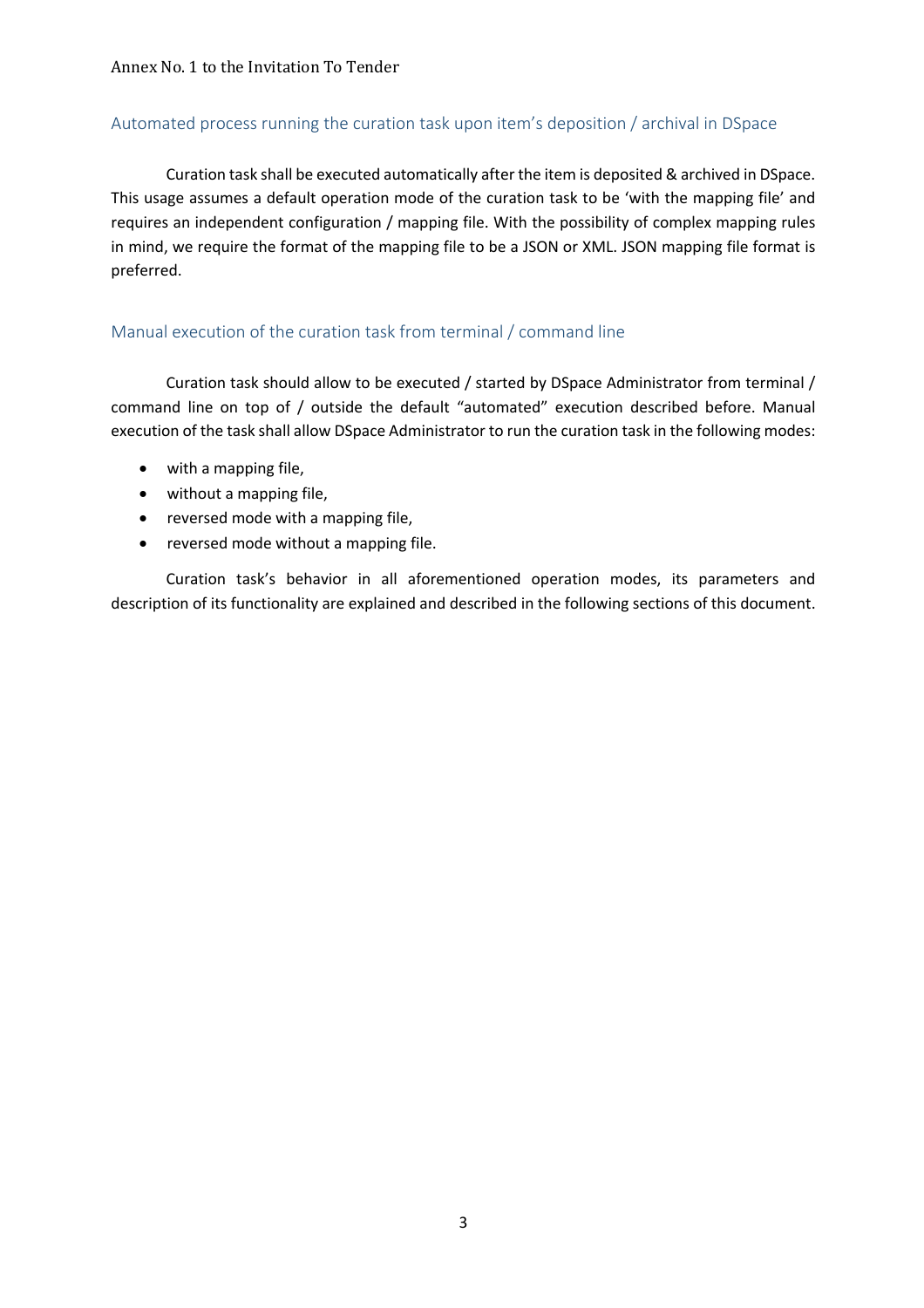# Common input parameters of the curation task

Common input parameters of the curation task are used in case of task being executed from terminal / command line. In case automated task execution after a successful deposition & archival of the item in repository, task will be executed in a "with mapping file" operation mode. When executing task from terminal / command line, DSpace Administrator has to set the operation mode using the operation (-o) parameter, as described in the table below.

| parameter | operators         | operators                         | mandatory    | parameter description                       |
|-----------|-------------------|-----------------------------------|--------------|---------------------------------------------|
| name      | (long)            | short<br>$\overline{\phantom{a}}$ | (TRUE/FALSE) |                                             |
|           | variant)          | variant                           |              |                                             |
| operation | $\qquad \qquad -$ | $-0$                              | <b>TRUE</b>  | Valid value of this parameter is one of the |
| mode      | operation         |                                   |              | following terms: unmapped, mapped,          |
|           |                   |                                   |              | reversed, reversed-mapped. When             |
|           |                   |                                   |              | term "unmapped" is used, mapping will       |
|           |                   |                                   |              | be executed in the "without mapping         |
|           |                   |                                   |              | file" operation mode. When term             |
|           |                   |                                   |              | "mapped" is used, mapping will be           |
|           |                   |                                   |              | executed in the "with mapping file"         |
|           |                   |                                   |              | operation mode. When term "reversed" is     |
|           |                   |                                   |              | used, mapping reversal / cancelation        |
|           |                   |                                   |              | ("unmapping) will be executed in the        |
|           |                   |                                   |              | "without mapping file" operation mode.      |
|           |                   |                                   |              | When term "reversed-mapped" is used,        |
|           |                   |                                   |              | reversal<br>/ cancelation<br>mapping        |
|           |                   |                                   |              | ("unmapping") will be executed in the       |
|           |                   |                                   |              | "with mapping file" operation mode. All     |
|           |                   |                                   |              | mapping and "unmapping"<br>these            |
|           |                   |                                   |              | operation modes are described below; in     |
|           |                   |                                   |              | appropriate sections of this document.      |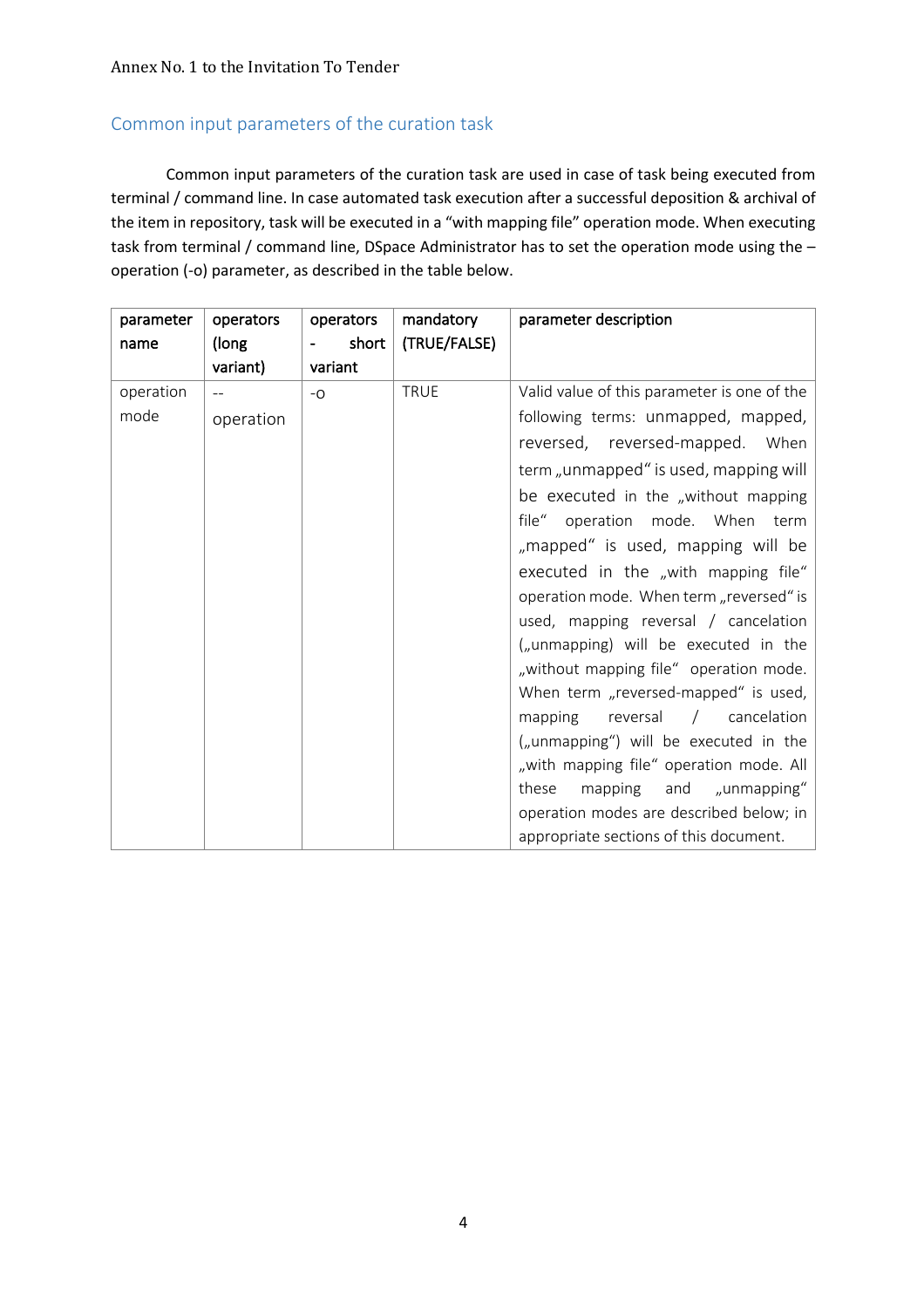# "Without mapping file" operation mode

In this operation mode, curation task executes mapping of all DSpace items in a source collection(s) to a destination collection(s). When --source parameter is omitted, curation task will perform mapping of all items from whole repository to a set destination collection(s). Rules described in "Variants of the item mapping across DSpace collections" section of this document apply.

| parameter   | operators      | operators | mandatory    | parameter description                           |
|-------------|----------------|-----------|--------------|-------------------------------------------------|
| name        | (long          | short     | (TRUE/FALSE) |                                                 |
|             | variant)       | variant   |              |                                                 |
| source      | --source       | $-S$      | <b>FALSE</b> | Value of this parameter will be a               |
| collection  |                |           |              | HANDLE ID of the source collection,             |
| collections |                |           |              | from which the items will be mapped.            |
|             |                |           |              | When items from multiple collections            |
|             |                |           |              | have to be mapped, curation task will           |
|             |                |           |              | accept either multiple occurrences of -         |
|             |                |           |              | -source (-s) parameter (each with its           |
|             |                |           |              | own HANDLE ID value); or space-                 |
|             |                |           |              | separated list of collection HANDLE             |
|             |                |           |              | IDs. When this parameter is omitted,            |
|             |                |           |              | curation task will perform<br>item              |
|             |                |           |              | mapping of all<br>items<br>from the             |
|             |                |           |              | repository<br>destination<br>to<br>set          |
|             |                |           |              | collection(s).                                  |
| destination | $\overline{a}$ | -d        | <b>TRUE</b>  | Value of this parameter will be a               |
| (target)    | destination    |           |              | the<br>ID<br>of<br>destination<br><b>HANDLE</b> |
| collection  |                |           |              | collection, into which the items from           |
| collections |                |           |              | collection(s)<br>whole<br>source<br>or          |
|             |                |           |              | repository will be mapped. When                 |
|             |                |           |              | items should be mapped to multiple              |
|             |                |           |              | destination collections, curation task          |
|             |                |           |              | will accept either multiple occurrences         |
|             |                |           |              | of the --destination (-d) parameter             |
|             |                |           |              | (each with its own HANDLE ID value);            |
|             |                |           |              | or space-separated list of collection           |
|             |                |           |              | HANDLE IDs.                                     |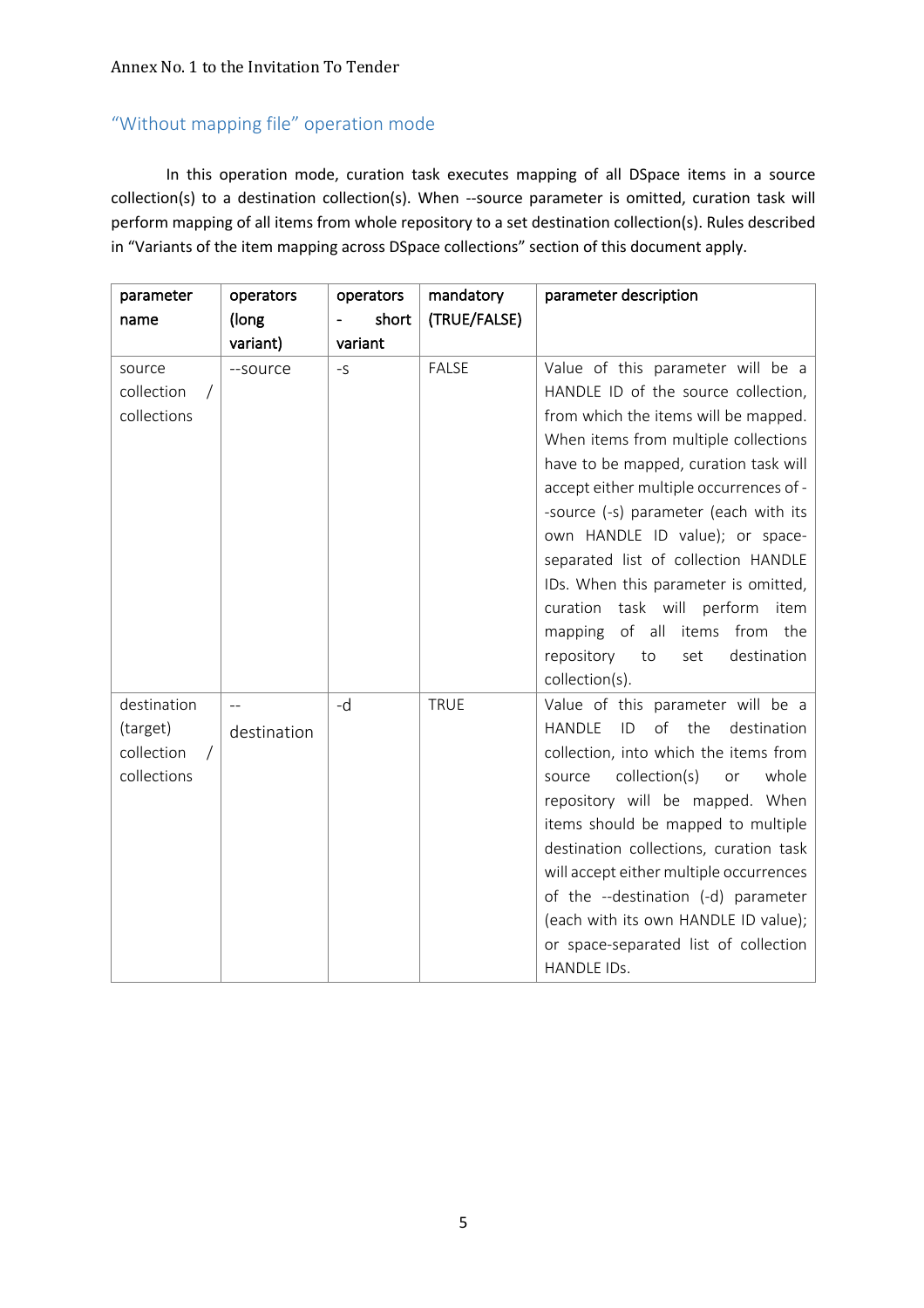# "With mapping file" operation mode

This operation mode will be used primarily for automated mapping of items after their successful deposition & archival in the DSpace repository. However, this operation mode will also be used on ad hoc mapping of items initiated by DSpace Administrator and therefore the curation task has to support it when executed from terminal / command line as well. This operation mode will be initiated by using term "mapped" as a value of --operation (-o) parameter when executing curation task from terminal / command line.

Decision which item from which source collection(s) should be mapped into which target collection(s) will be made according to the information that will be provided to curation task by the so called "mapping file". This mapping file will contain following information:

- identifier of the mapping file itself (we expect it to be a human-readable string "title"),
- name / identification of the primary metadata field; based on the values of this metadata field items will be mapped to a corresponding DSpace collection,
- name / identification of the secondary metadata field; this metadata field will server as a fallback field in cases, when item scheduled for mapping does not have (or could not have) a primary metadata field at all or if the value of primary metadata field is empty (null),
- information about the source collections, from which the items will be mapped; this information consists of:
	- o HANDLE ID of the source collection,
	- o human-readable name of the collection in Czech language,
	- o human-readable name of the collection in English language,
- the mapping part itself, which will consist of the following information:
	- o value of the primary or secondary metadata field,
	- $\circ$  appropriate HANDLE ID of the target collection(s) that corresponds to value of the primary or secondary metadata field

Curation task will allow reading / parsing of the mapping file from:

- local storage,
- URL address.

The location of the mapping file will be specified in an appropriate parameter when curation task is executed from terminal / command line. When the automated curation task execution is set-up for successfully deposited & archived items, local storage of the mapping file will be considered as a default. However, when needed, this default setting of mapping file's location could be overridden / configured in a separate curation task's configuration file. The configuration file for currently existing Virus Scan curation task<sup>2</sup> can be used as an example of such separate curation task's configuration file.

Primary metadata field is the metadata field of 'item' type DSpace object, it will be used as a first option when the curation task will be trying to find appropriate target collection(s) HANDLE ID in associated with a defined metadata value. Only when item does not have a primary metadata field at all, or its value is empty (null), curation task should try to find a secondary metadata field in the item and use its value to find an appropriate collection(s) HANDLE ID in the mapping file. If the processed

<sup>2</sup> https://github.com/DSpace/DSpace/blob/a610d25114f109fd41209640f0f3b9e40abd778c/dspace/config/mod ules/clamav.cfg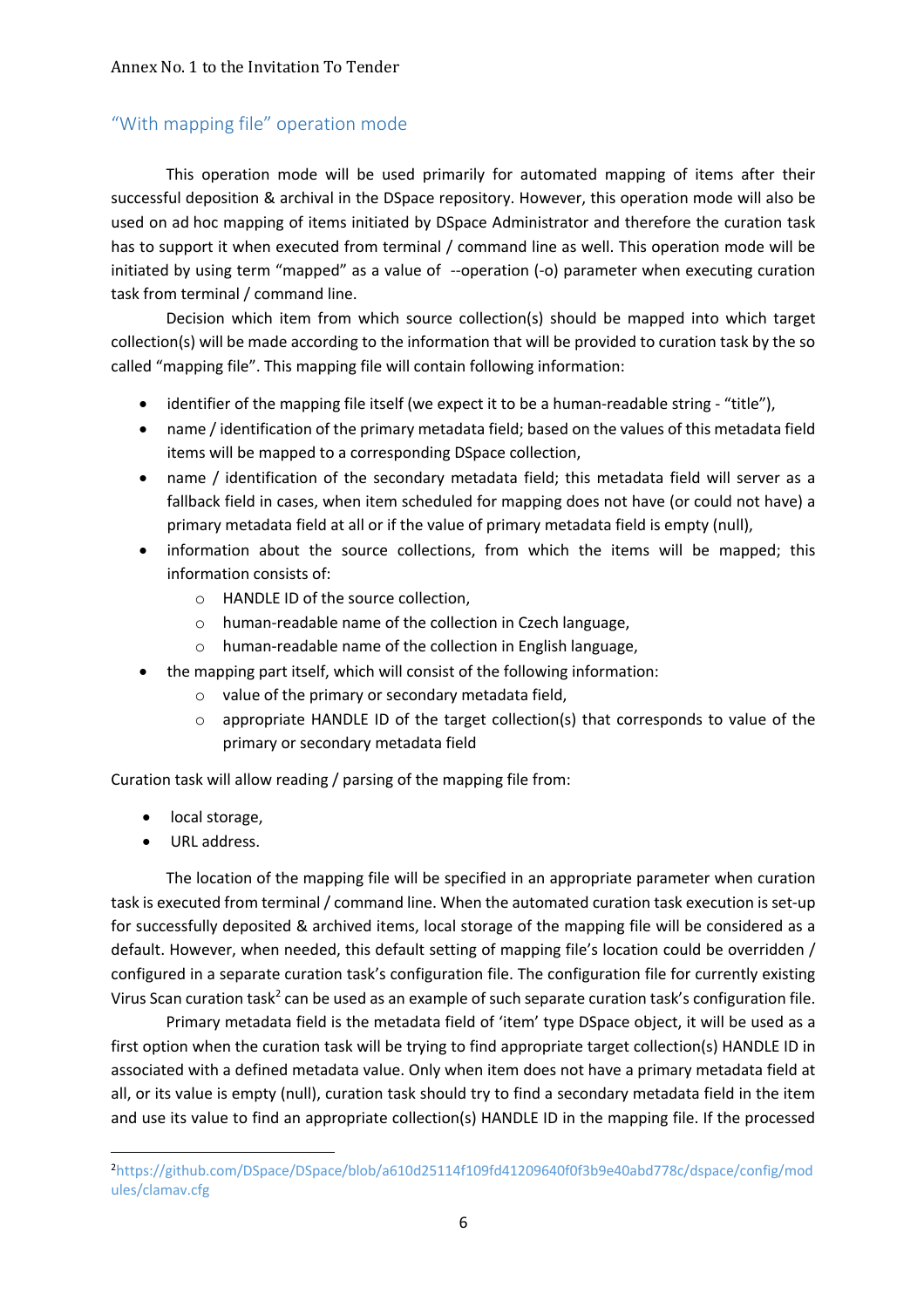item does not contain primary metadata field, nor secondary metadata field, or their values are empty (null), the curation task will move to processing next item.

Primary and secondary metadata fields will be defined in the mapping file as a strings, following the convention specified in DSpace (6.x) Documentation<sup>3</sup>, e. g. "schema.identifier" or "schema.identifier.qualifier". This operation mode of the curation task will be using parameters defined and described in the following table when executed from terminal / command line.

<sup>3</sup> https://wiki.lyrasis.org/display/DSDOC6x/Metadata+and+Bitstream+Format+Registries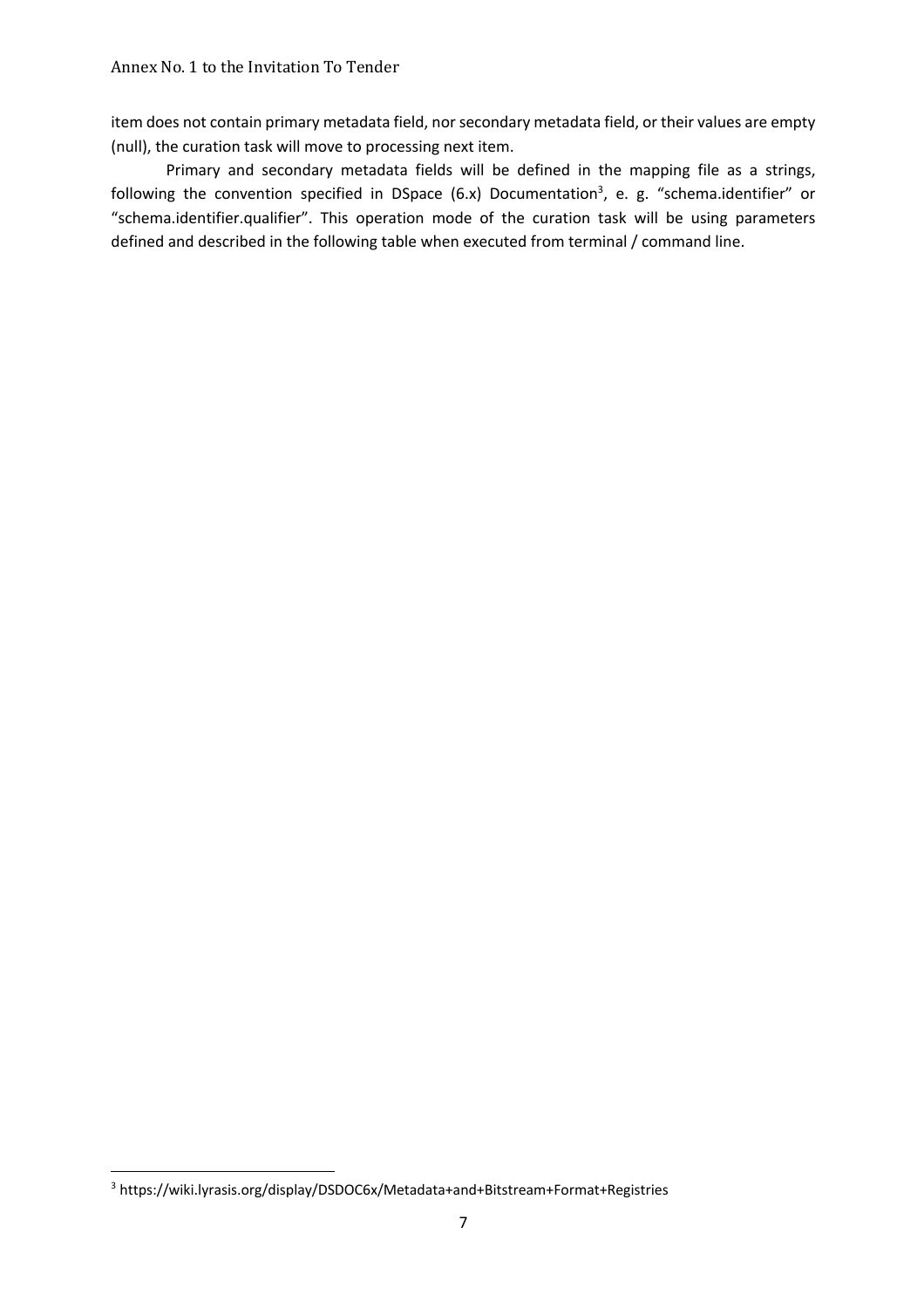| parameter                                                              | operators        | operators | mandatory    | parameter description                                                                                                                                                                                                                                                                                                                                                                                                                                                                                                                                                                                                                                                                                                                                                                                                                                                                                                                                                                                                                                         |
|------------------------------------------------------------------------|------------------|-----------|--------------|---------------------------------------------------------------------------------------------------------------------------------------------------------------------------------------------------------------------------------------------------------------------------------------------------------------------------------------------------------------------------------------------------------------------------------------------------------------------------------------------------------------------------------------------------------------------------------------------------------------------------------------------------------------------------------------------------------------------------------------------------------------------------------------------------------------------------------------------------------------------------------------------------------------------------------------------------------------------------------------------------------------------------------------------------------------|
| name                                                                   | (long            | short     | (TRUE/FALSE) |                                                                                                                                                                                                                                                                                                                                                                                                                                                                                                                                                                                                                                                                                                                                                                                                                                                                                                                                                                                                                                                               |
|                                                                        | variant)         | variant   |              |                                                                                                                                                                                                                                                                                                                                                                                                                                                                                                                                                                                                                                                                                                                                                                                                                                                                                                                                                                                                                                                               |
| path<br>to<br>mapping file $-$<br>network<br>location (URL<br>address) | --link           | $-$       | <b>FALSE</b> | Value of this parameter is a path to<br>mapping file in a network location - URL<br>address leading to the mapping file. URL<br>address has to be accessible and valid.<br>Of this parameter is omitted, curation<br>task will use location type and its path<br>defined in curation task's configuration<br>file as fallback value.                                                                                                                                                                                                                                                                                                                                                                                                                                                                                                                                                                                                                                                                                                                          |
| path<br>to<br>mapping file $-$<br>local (system)<br>storage            | $-$<br>localpath | $-p$      | <b>FALSE</b> | Value of this parameter is a path to<br>mapping file in local (system) storage. If<br>this parameter is omitted, curation task<br>will use location type and its path<br>defined in curation task's configuration<br>file as a fallback value.                                                                                                                                                                                                                                                                                                                                                                                                                                                                                                                                                                                                                                                                                                                                                                                                                |
| source<br>collection<br>collections                                    | --source         | $-S$      | <b>FALSE</b> | Value of this parameter is a HANDLE ID<br>of the collection, from which the items<br>should be<br>mapped according to<br>mapping rules defined in the mapping<br>file. If item mapping should be executed<br>from<br>multiple<br>items<br>on<br>source<br>collections, curation task should accept<br>either multiple occurrences of the --<br>source (-s) parameter (each with its own<br>HANDLE ID value) or space-separated<br>list of collection HANDLE IDs. If this<br>parameter is omitted and mapping file<br>does not contain definition of source<br>collection(s), all items in repository will<br>be mapped according to rules defined in<br>the mapping file. If this parameter is<br>omitted and mapping file contains<br>definition of source collection(s), only<br>items in source collection(s) defined in<br>should<br>be<br>mapping<br>file<br>mapped<br>according to rules defined<br>in this<br>mapping file.<br>Using this parameter has a priority over<br>information<br>collections<br>source<br>on<br>provided in the mapping file. |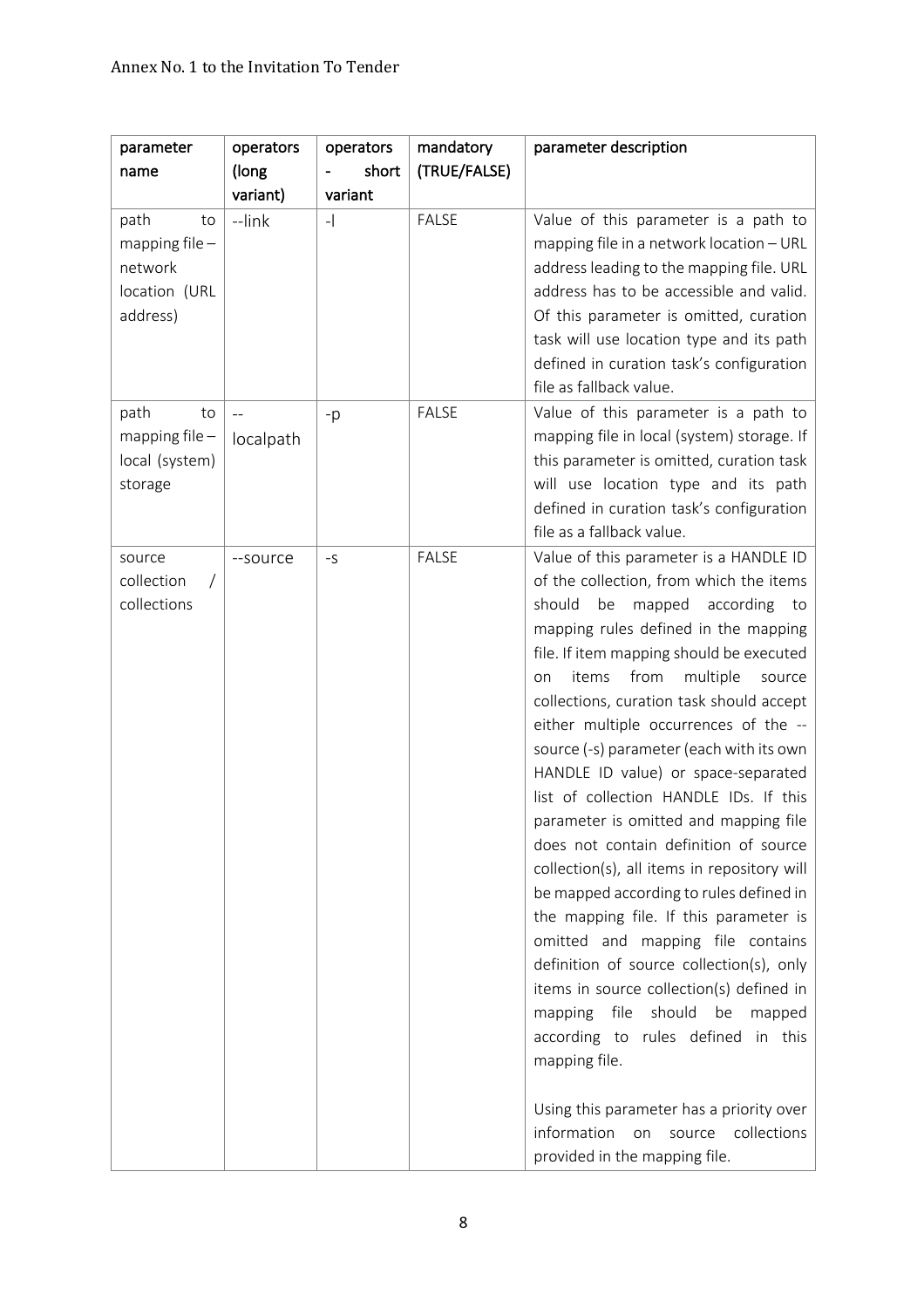## Reversed operation mode without mapping file

This operation mode will allow cancellation of mapping ("unmapping") of the DSpace "item" type objects either in the target / destination collection(s) identified by HANDLE ID(s) in the - destination (-d) parameter of in the whole repository when the --destination (-d) parameter is omitted. This operation mode should provide a necessary means how to fix possible errors in item mapping for multiple items in one or multiple collections at once; without the need to interact with DSpace User Interface. Curation task in this operation mode could only be executed from terminal / command line and it will accept parameters defined and described in the following table.

| parameter   | operators (long | operators     | mandatory    | parameter description              |
|-------------|-----------------|---------------|--------------|------------------------------------|
| name        | variant)        | short variant | (TRUE/FALSE) |                                    |
| destination | --destination   | -d            | <b>FALSE</b> | Curation task will accept either:  |
| (target)    |                 |               |              | single DSpace collection HANDLE    |
| collection  |                 |               |              | (when items from<br>single<br>ID   |
| collections |                 |               |              | collection<br>should<br>be         |
|             |                 |               |              | "unmapped"), or it will accept     |
|             |                 |               |              | either multiple occurrences of the |
|             |                 |               |              | --destination (-d) parameter (each |
|             |                 |               |              | with its own collection HANDLE     |
|             |                 |               |              | ID) or space-separated list of     |
|             |                 |               |              | multiple collection HANDLE IDs     |
|             |                 |               |              | (when<br>multiple<br>items<br>from |
|             |                 |               |              | collections<br>should<br>be        |
|             |                 |               |              | "unmapped").                       |
|             |                 |               |              |                                    |
|             |                 |               |              | If this parameter is omitted, all  |
|             |                 |               |              | items<br>mapped<br>all<br>across   |
|             |                 |               |              | collections<br>whole<br>the<br>in  |
|             |                 |               |              | repository will be unmapped.       |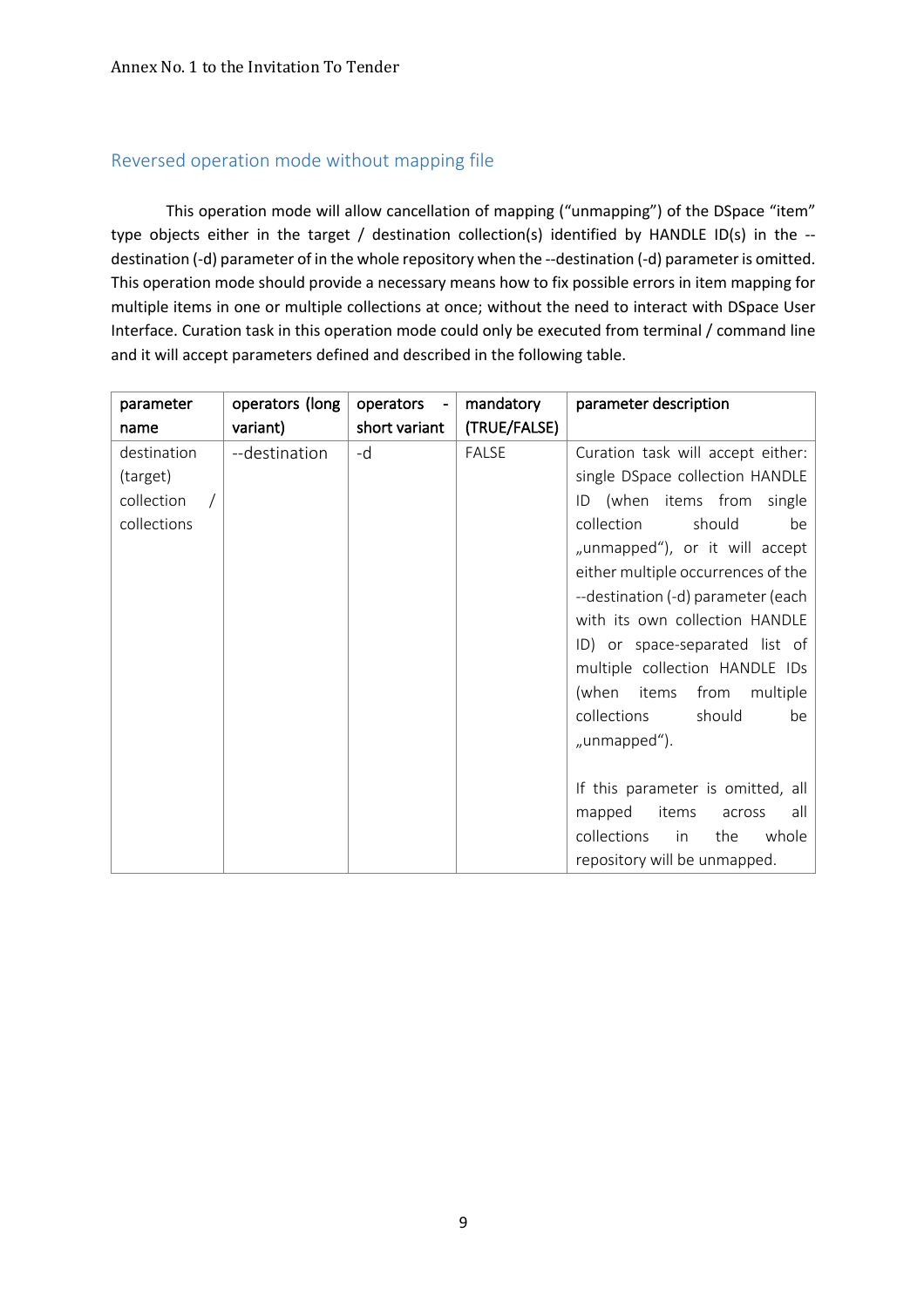## Reversed operation mode with mapping file

This operation mode will allow item mapping cancelation ("unmapping") from collections associated with a value of primary or secondary metadata field defined in the mapping file. For successful "unmapping" process, item needs to fulfill all of the conditions listed below:

- item has to have a primary metadata field with a non-empty value OR,
- item has to have secondary metadata field with a non-empty value,
- value of either primary or secondary metadata field is found in the mapping file,
- item is mapped in at least one of the target / destination collection(s) associated with a given primary or secondary metadata field value.

When the aforementioned conditions are met, item is unmapped from the target / destination collection(s) identified by HANDLE ID of such collection(s). Main goal of this operation mode is to return item mapping to its previous state; before the items were mapped using the curation task's "with mapping file" mode of operation.

Curation task will allow execution in this mode only when its execution is initiated from terminal / command line and will accept parameters defined and described in the table below.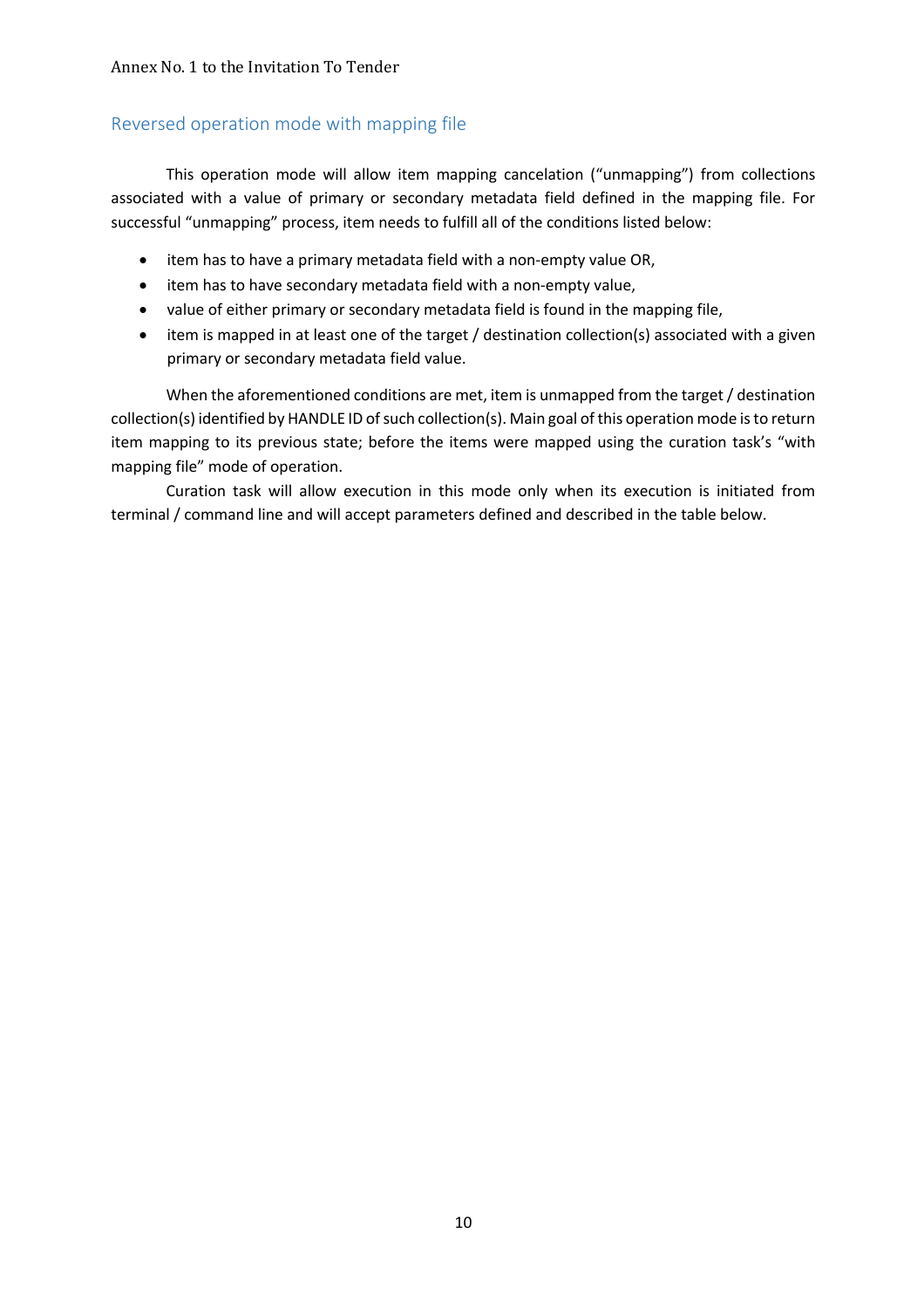#### Annex No. 1 to the Invitation To Tender

| parameter        | operators (long | operators -              | mandatory    | parameter description                                               |
|------------------|-----------------|--------------------------|--------------|---------------------------------------------------------------------|
| name             | variant)        | short variant            | (TRUE/FALSE) |                                                                     |
| path<br>to       | --link          | $\overline{\phantom{a}}$ | <b>FALSE</b> | Value of this parameter is a path                                   |
| mapping file $-$ |                 |                          |              | to mapping file in a network                                        |
| network          |                 |                          |              | location - URL address leading                                      |
| location<br>(URL |                 |                          |              | to the mapping file. URL address                                    |
| address)         |                 |                          |              | has to be accessible and valid. Of                                  |
|                  |                 |                          |              | this<br>parameter is<br>omitted,                                    |
|                  |                 |                          |              | curation task will use location                                     |
|                  |                 |                          |              | type and its path defined in<br>curation task's configuration file  |
|                  |                 |                          |              | as fallback value.                                                  |
| path<br>to       | --localpath     | -p                       | <b>FALSE</b> | Value of this parameter is a path                                   |
| mapping file $-$ |                 |                          |              | to mapping file in local (system)                                   |
| local (system)   |                 |                          |              | storage. If this parameter is                                       |
| storage          |                 |                          |              | omitted, curation task will use                                     |
|                  |                 |                          |              | location type and its<br>path                                       |
|                  |                 |                          |              | defined<br>curation<br>task's<br>in                                 |
|                  |                 |                          |              | configuration file as a fallback                                    |
|                  |                 |                          |              | value.                                                              |
| source           | --source        | $-S$                     | <b>FALSE</b> | Value of this parameter is a                                        |
| collection       |                 |                          |              | HANDLE ID of the collection,                                        |
| collections      |                 |                          |              | from which the items should be                                      |
|                  |                 |                          |              | checked and "unmapped" from                                         |
|                  |                 |                          |              | target / destination collection<br>associated with a value of their |
|                  |                 |                          |              | primary or secondary metadata                                       |
|                  |                 |                          |              | If<br>"unmapping"<br>field.<br>item                                 |
|                  |                 |                          |              | should be executed on items                                         |
|                  |                 |                          |              | from multiple source collections,                                   |
|                  |                 |                          |              | curation task should accept                                         |
|                  |                 |                          |              | either multiple occurrences of                                      |
|                  |                 |                          |              | the --source $(-s)$ parameter                                       |
|                  |                 |                          |              | (each with its own HANDLE ID                                        |
|                  |                 |                          |              | value) or space-separated list of                                   |
|                  |                 |                          |              | collection HANDLE IDs.                                              |
|                  |                 |                          |              | If this parameter is omitted and                                    |
|                  |                 |                          |              | mapping file does not contain                                       |
|                  |                 |                          |              | definition of source collection(s),                                 |
|                  |                 |                          |              | all items in repository will be                                     |
|                  |                 |                          |              | checked and "unmapped" from                                         |
|                  |                 |                          |              | target / destination collections                                    |
|                  |                 |                          |              | associated with the value of                                        |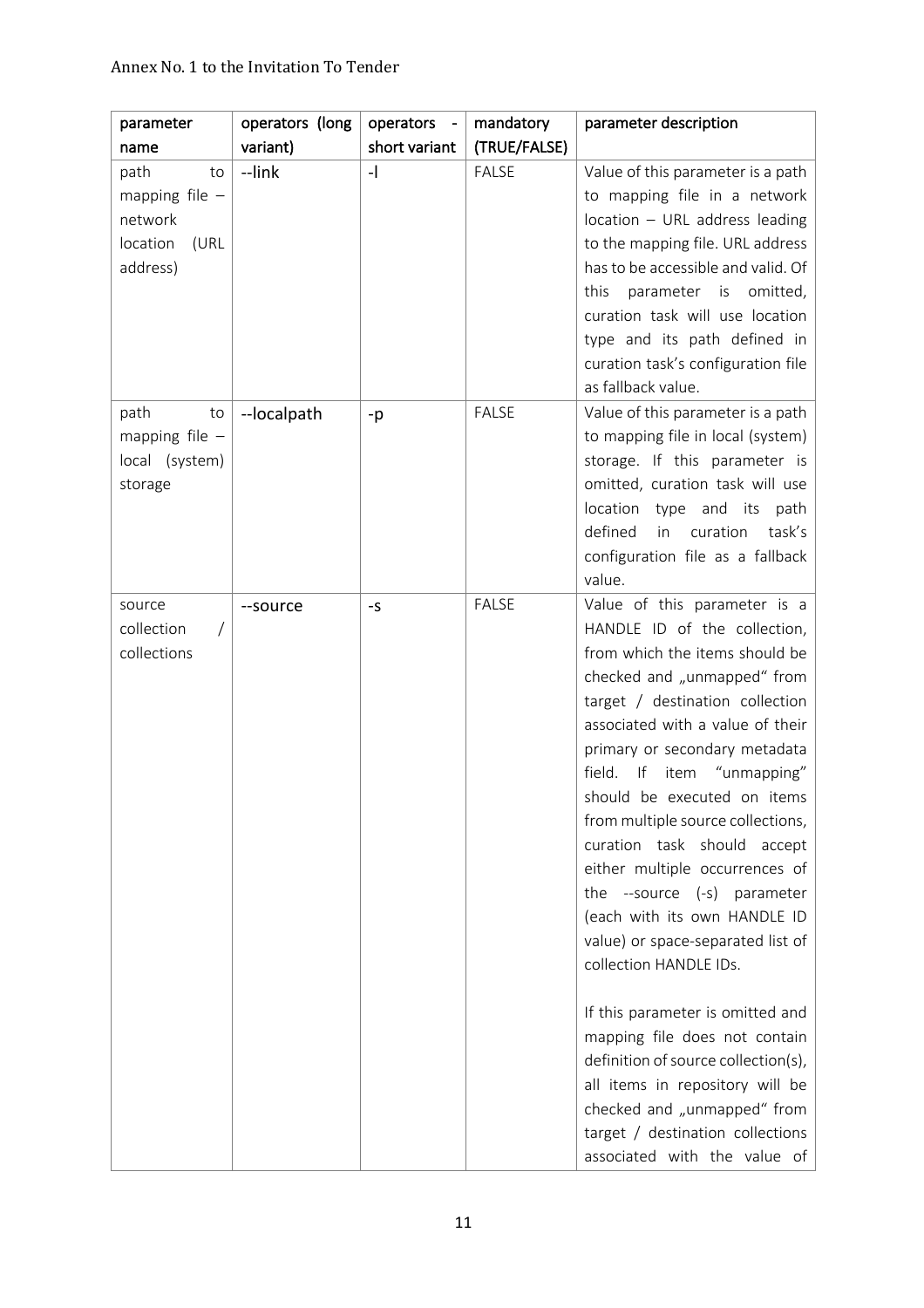|  |  | their<br>primary or secondary<br>metadata field.                                                                                                                                                                                                                                                        |
|--|--|---------------------------------------------------------------------------------------------------------------------------------------------------------------------------------------------------------------------------------------------------------------------------------------------------------|
|  |  | If this parameter is omitted and<br>mapping file contains definition<br>of source collection(s), only<br>items in source collection(s)<br>defined in mapping file should<br>be checked and "unmapped"<br>from collections associated with<br>the value of their primary or<br>secondary metadata field. |
|  |  | Using this parameter has a<br>priority over information on<br>source collections provided in<br>the mapping file.                                                                                                                                                                                       |

# Example of curation task's configuration file for automated item mapping

Configuration file of this curation task should have at least the following configuration properties:

- location of the mapping file
	- o value of this property will be used for getting information about the location of the mapping file when curation task will be executed on items successfully deposited & archived in the repository
	- $\circ$  value of this property will be used as a fallback value when the location is not provided via the appropriate parameter when curation task is executed / initialized from terminal / command line
- type of mapping file location; available types are following:
	- o local: mapping file is stored in local (system) storage
	- o url: mapping file is stored on a network location

For each type of mapping file location (local, url), curation task has to confirm, that the defined path is valid and accessible. Example of this configuration file (see file curation task config en.cfg) is part of the **Annex 1: Configuration examples** of this specification.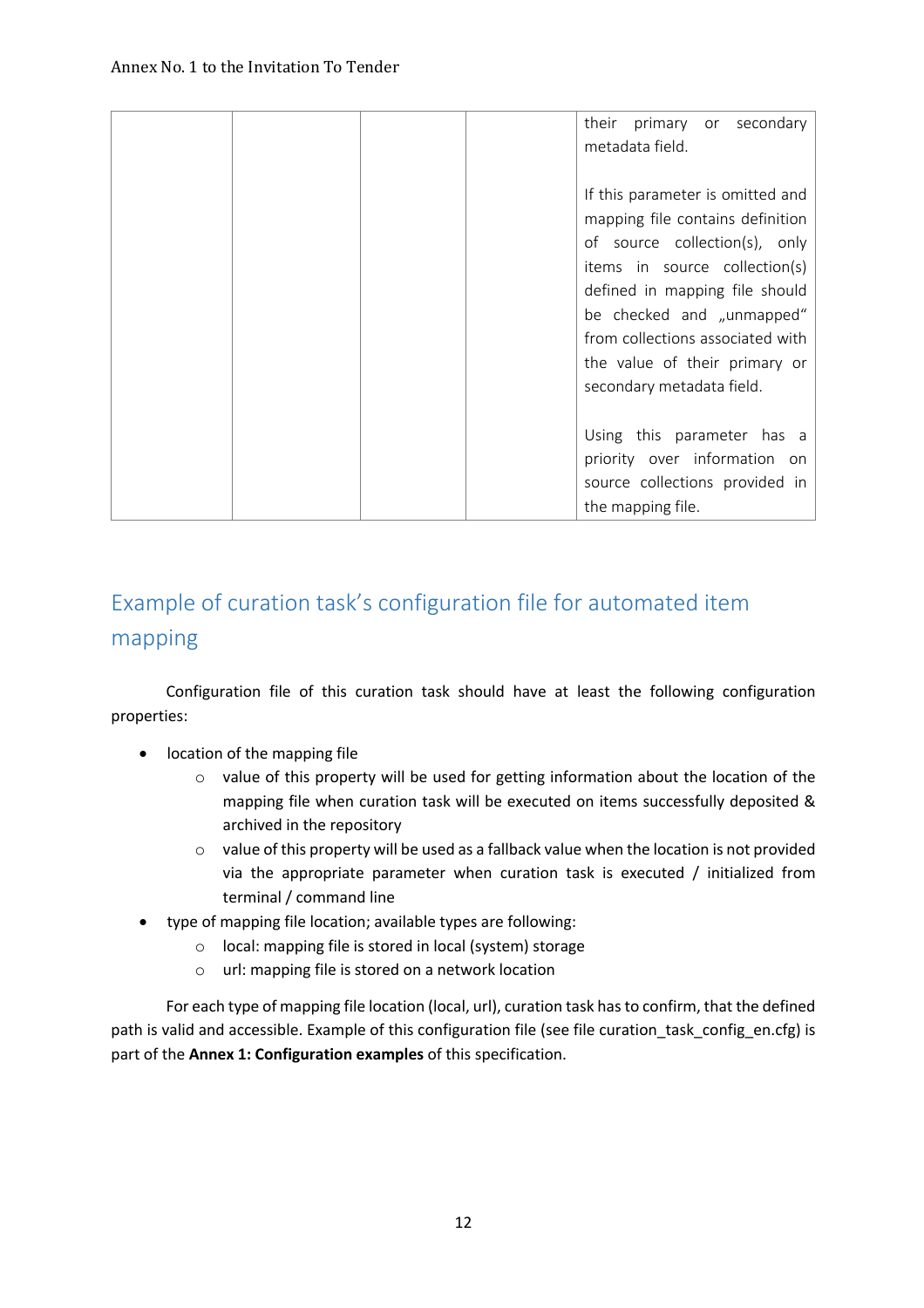# Example of curation task's mapping file

Since the mapping file has to be machine-readable and should also maintain some level of human-readability, the expected format of the mapping file is JSON or XML. Preferred format of the mapping file is JSON. Apart from the defined key -> value pairs / elements with information about the actual mapping of a value of primary or secondary metadata field to target / destination collection(s), the mapping file should also contain the following additional information:

- information on the source collection(s) from which the items will be checked and subsequently mapped / unmapped based on the value of the primary or secondary metadata field,
	- o HANDLE ID,
	- o collection title in Czech,
	- o collection title in English,
- information on the primary and secondary metadata field, from which the values will be used for mapping / "unmapping" of items,
- information on the target / destination collection(s) associated with a given value of item's primary or secondary metadata field,
	- o HANDLE ID,
	- o collection title in Czech,
	- o collection title in English,
	- o additional collection identifiers or description of a given collection(s)

Existence of the additional information (e. g. collection title, description additional identifier apart from HANDLE ID) on source / destination collection(s) is not a key factor for curation task's functionality; HANDLE ID is a key factor for its functionality. Examples of the curation task mapping files are provided in **Annex 1: Configuration examples** of this specification (see files json\_mapfile\_example.json and xml\_mapfile\_example.xml).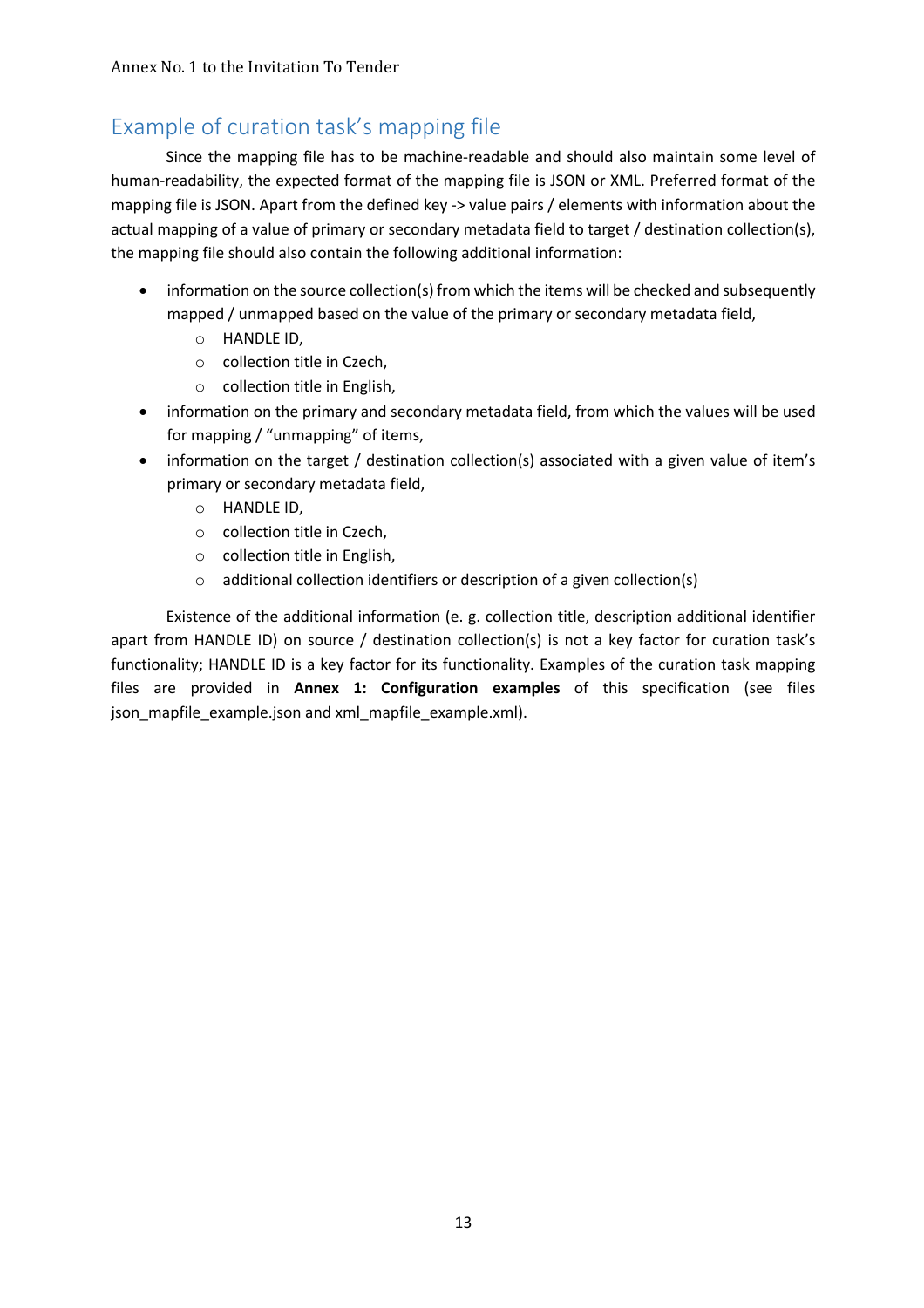# Usecases

## "Without mapping file" operation mode

This operation mode tries to mitigate the administrative burden of mapping items in current DSpace. As of now, item can only be mapped individually through DSpace User Interface.

The main usecase for this operation mode of this curation tasks is the need to map large quantities of documents already archived in our DSpace repository, e. g. digitized study material for students with special needs. These digitized documents are currently submitted and archived in two separate collections. The reasoning for these separate collections is:

- repository is structured to communities based on the organization structure (each community = a faculty or independent part of the university)
- communities structured in such a way allow each faculty / independent university part to:
	- o have a clearer picture about its works and related statistical information,
	- o promote just its own part of the university repository and link to it,
	- $\circ$  collections (created based on the "type" of content (e.g. theses, OA articles, OA books, etc.) allow greater granularity of user authorization, since creation and / or administration of each "type" of content is heavily decentralized and spread across different departments of the faculty or independent part of the university)

Recently however, cooperation on creation of more specific and unified / theme oriented collections is taking place among various faculties and / or independent parts of university, e. g. creation of a unified collection for digitized study materials for students with special needs. This collection should provide such repository users with a centralized place, where they can find all relevant documents. However, to allow a (needed) decentralized collection administration and at the same time centralize the submitted content without multiplication of items in the repository, items from various collections have to be mapped to this one centralized collection. To summarize, the main reasons for existence of this curation task and this curation task's operation mode are these:

- to allow mapping items from multiple (individually administrated) collections of digitized documents for students with special needs to one, centralized special collection,
- to allow easy creation of temporary thematically oriented collections of items from items already archived in the repository,
- to allow easy change of the repository structure.

## "With mapping file" operation mode

This operation mode is tight to our current needs in regards of setting up institutional repository for scientific publications. For this repository, we plan a similar, but much more deeper structure than in the CU Digital Repository. Scientific outputs (articles, books, etc.) will be automatically submitted to the DSpace installation via the SWORDv2 Server from CU CRIS system.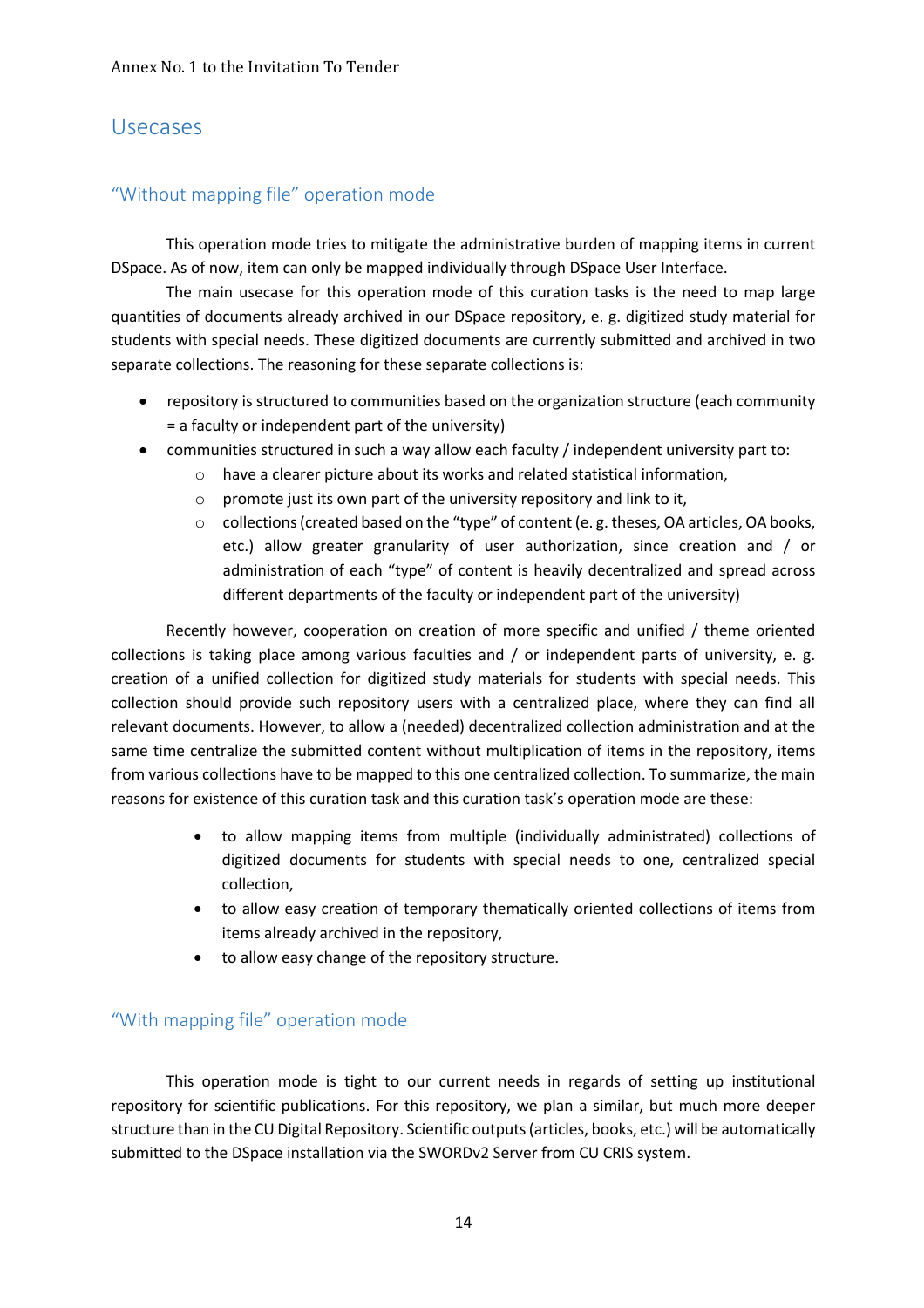Currently, the scientific outputs are registered in the CRIS system to a department of the primary author (so called department with the primary responsibility for the research output) and to (possibly multiple) departments in cases when the research output is created in cooperation with coauthors from different departments within the same (or different) faculty (so called department(s) with the secondary responsibility for the research output).

Research output will be submitted to DSpace only once; to the collection representing the department with the primary responsibility for the research output. However, to be able to link the research output to department(s) with secondary responsibility and to do that without multiplication of items within the repository, our repository needs an efficient way how to map large amounts of submitted & archived items to different collections; without the need for extensive manual labor.

Submission to a collection representing the department with primary responsibility for a given research output will be done based on the identifier of this department provided from and by our CRIS system; the submission itself will be carried out by the automated process within the CRIS system itself. However, CRIS system won't be able to submit the same item to collection(s) representing departments with the secondary responsibility for the research output (to avoid multiplication of data). Instead, CRIS system will provide identifiers of these departments with secondary responsibility in defined metadata fields. Examples of such primary and secondary metadata fields could be:

- uk.secondaryDepartment.identifier (primary metadata field)
- uk.secondaryFaculty.identifier (secondary metadata field)

Thus, these values / identifiers in defined metadata fields can be used to automate the mapping of the items to collection(s) mapped to a given value of these defined metadata fields, as described above; avoiding extensive labor and possible multiplication of data in the repository.

Since the structure of the Charles University and processes connected to submission of data about research outputs to universities' CRIS system allow the research output to be connected to not only the department (lowest level in the CRIS systems organizational structure) but also to the faculty (higher level in the CRIS systems organizational structure), curation task has to take this into account. That is the reason why the primary and secondary metadata fields were introduced into the mapping file and the whole process of checking into which collection the item should be mapped.

The main ideas behind the primary and secondary metadata fields are the following:

- curation task in this mode will check if primary metadata field exists in items' metadata and if it has non-empty value; if so, it maps the item to the target / destination collection(s) according to mapping rules
- if the primary metadata field does not exist or if it has an empty (null) value, curation task in this mode will check, if secondary metadata field exists in items' metadata and if it has nonempty value; if so, it maps the item to the target / destination collection(s) according to mapping rules
- if neither primary, nor secondary metadata field is found in items' metadata; or if both have an empty (null) value, curation task should report that and continue processing next item
- if no mapping rule is found for a given value of primary or secondary metadata field, curation task should report that a continue processing next item

Since the expected amount of submitted research outputs reaches thousands a year, it is not feasible to do the mapping manually. This curation task also finds its uses in cases, when the repository structure has to be altered or completely changed, but according to a pre-defined rules which can be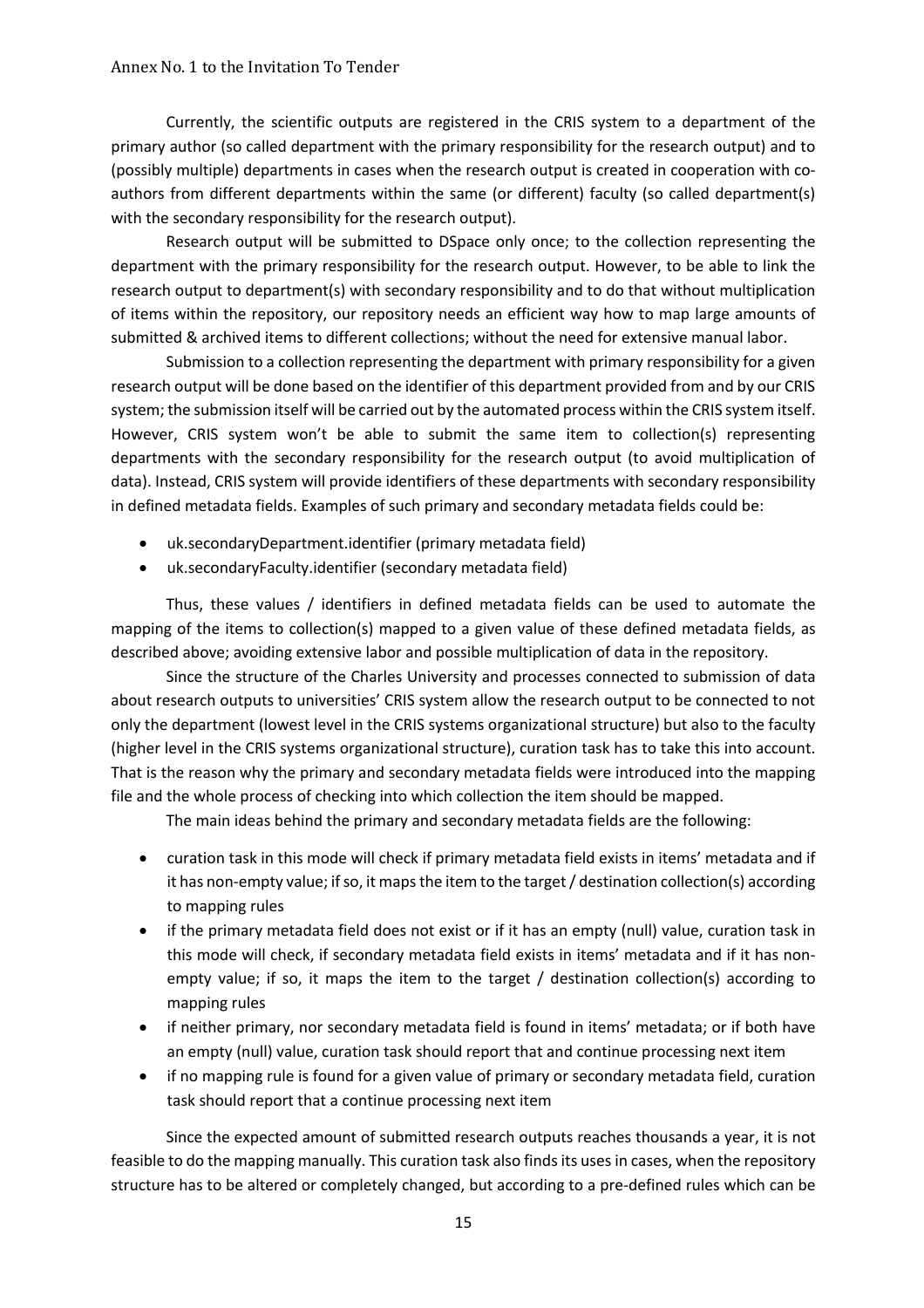easily set-up in the mapping file. We consider the following (simplified) workflow for this operation mode & usecase:

- 1. researcher from Department of Ethnology of the Faculty of Arts submits information and fulltext of his research output to CRIS system
	- a. Department of Ethnology is set as a department with primary responsibility for the research output in CRIS system
- 2. however, researcher was working in cooperation with his colleague from Department of Sociology of the Faculty of Social Sciences, researcher from Department of Sociology is set as a co-author of the submitted research output
	- a. by doing so, Department of Sociology is set as a department with secondary responsibility for the research output in CRIS system
- 3. CRIS system automatically creates an import package for DSpace; as part of the metadata CRIS system sets two metadata fields to the following values:
	- a. uk.primaryDepartment.identifier = 12345
	- b. uk.secondaryDepartment.identifier = 67890
- 4. CRIS system submits the package to DSpace collection associated with ID of the department with primary responsibility for research output (ID = 12345); according to its own internal mapping, e. g. ID 12345 -> HANDLE ID 123456789/12
- 5. DSpace creates the item object from submitted package and archives it
- 6. DSpace runs automated mapping curation task in "with mapping file" mode on the archived item
	- a. curation task, based on the configuration and mapping file, finds primary metadata field used for mapping item to another collection – field uk.secondaryDepartment.identifier and its value (67890)
	- b. curation task compares this value (67890) with a mapping file and finds, that this value is associated with DSpace collection HANDLE ID = 123456789/33
	- c. curation task maps item to DSpace collection with HANDLE ID = 123456789/33

If primary metadata field is not found, curation task checks the existence of the secondary metadata field and continues according to step 6b and if successful, continues to step 6c.

If primary metadata field, nor secondary metadata field is present or their values are empty, curation task reports a problem, does not map item anywhere and waits for another submission from CRIS system (step 4).

The same basic rules will be applied even when the curation task will be executed from terminal / command line. The only distinction is the intended use. Automated item mapping after submission and archival of item in DSpace is meant to be ran continuously. On the other hand, curation task executed from terminal / command line is meant to be used when a one-off mapping has to be done or when a set of rules different from the rules used for continuous item mapping has to be applied.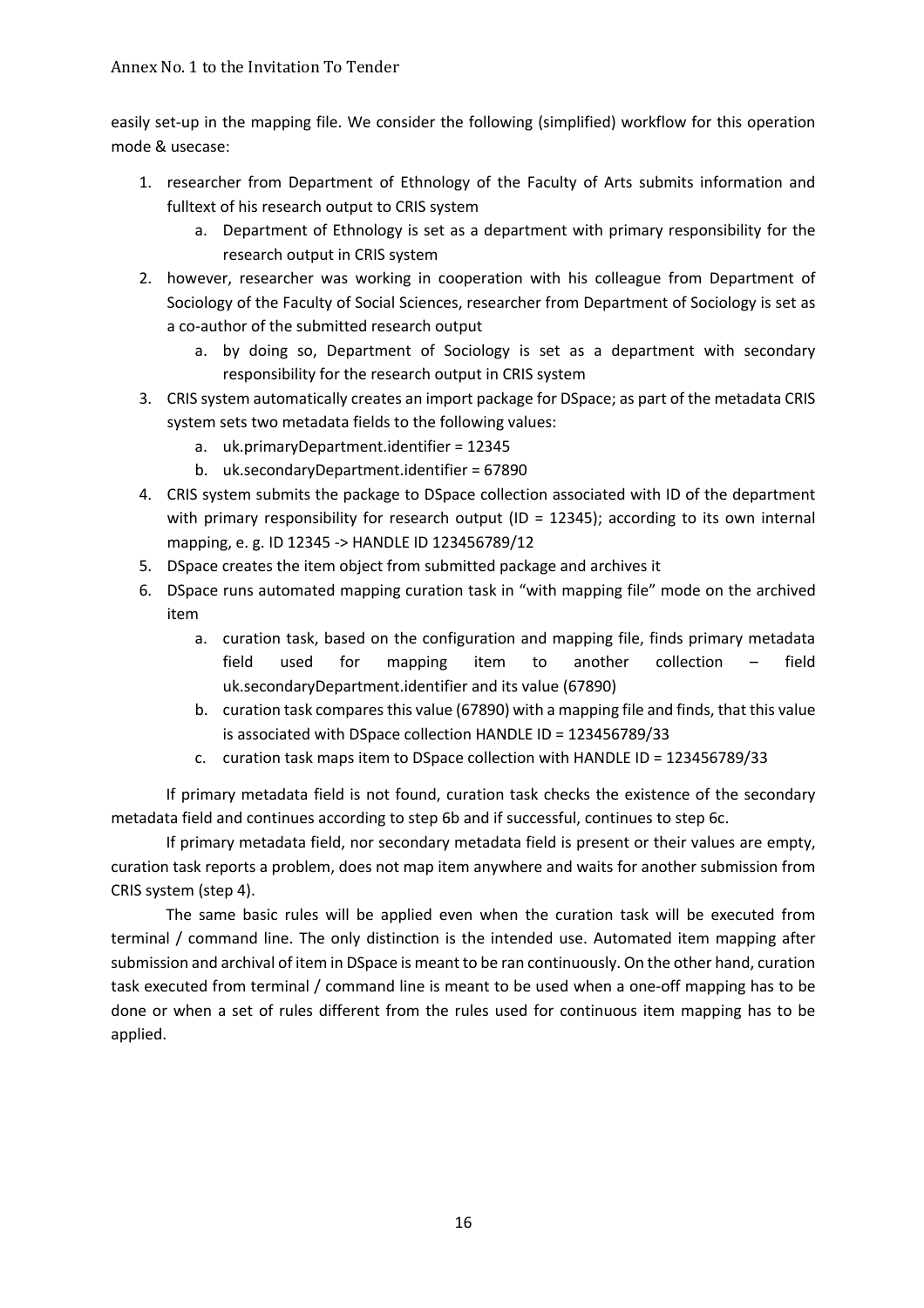## Reverse operation "without mapping file"

This operation mode is focused on the possibility to cancel the mapping of items in a whole repository or given collections in an automated manner. Being able to reverse automated procedure (e. g. automated mapping of items) by running another automated but reversed operation is considered a good practice in our point of view. This operation mode will find its uses in cases, when no complex rules were applied for mapping items from source to destination collection or in cases, when DSpace Administrator needs to quickly remove item mapping from single or multiple collection or whole repository (when appropriate parameter is omitted). Basic example of the workflow related to this operation mode can be described in a following way:

- DSpace Administrator executes curation task with --operation (-o) parameter set to value 'reversed' and sets it to run on a collection identifier by setting the --destination (-d) parameter to a value of collections' HANDLE ID; for example "123456789/12"
- Curation task iterates over mapped items in a given collection and cancels the mapping

If there are more collections defined in the --destination (-d) parameter, curation task continues to process mapped items in next collection when finished with processing items from the previous collection (either successfully or unsuccessfully).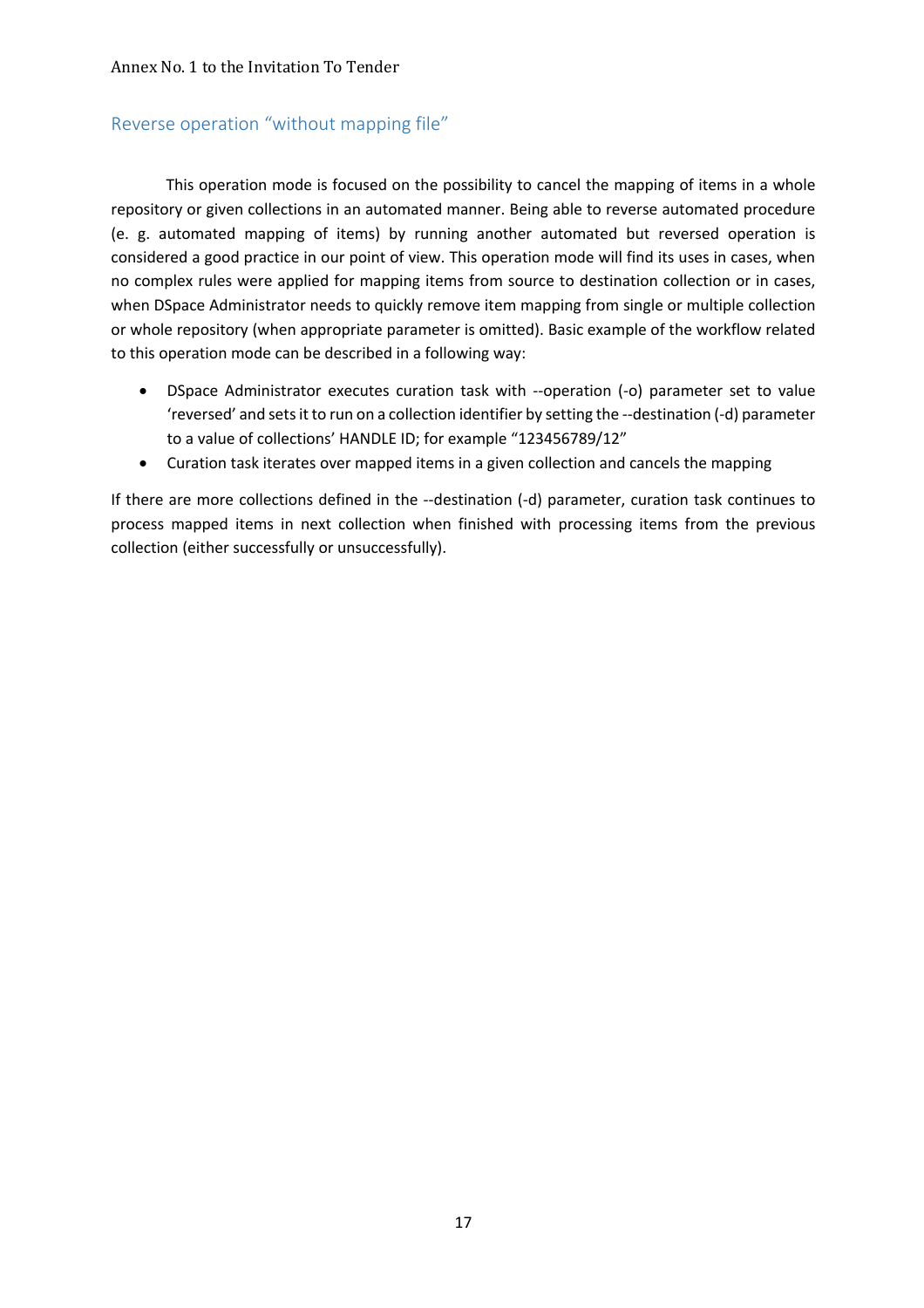# Reverse operation "with mapping file"

This operation mode will be primarily used when there is an error in creation of the mapping file for automated item mapping "with mapping file", e. g. when values of primary or secondary metadata field will be mapped to wrong DSpace collection(s) ID(s). In that case it is vital to be able to reverse repository content to its original state. The nature of the automated mapping in "with mapping file" operation mode can lead to situation, when:

- it won't be possible to discover, in sufficiently effective or fast way, to gather information which items were affected by the error in mapping file,
- it won't be desirable to cancel mapping / "unmap" every object in the defined collection(s) with the use of reversed operation "without mapping file".

We consider the following workflow for this reverse operation mode:

- 1. curation task iterates over object in defined source collections (if these are set in the mapping file itself or set via the appropriate parameter), if no source collection(s) is set, curation task iterates over items from whole repository,
- 2. curation task check the existence of primary metadata field
	- a. if primary metadata field exists and is non-empty:
		- i. compares value of this field with mapping file and gets HANDLE ID of collection(s), into which the item should be mapped
		- ii. checks if item was mapped into the collection(s)
			- 1. if yes, cancels mapping / "unmaps" the item
			- 2. if no, continues to process next item
	- b. if primary metadata field doesn't exist or its value is empty (null):
		- i. checks the existence of secondary metadata field
			- 1. if secondary metadata field exists and has a non-empty value:
				- a. compares value of this field with mapping file and gets HANDLE ID of collection(s), into which the item should be mapped
				- b. checks if item was mapped into the collection(s)
					- i. if yes, cancels mapping / "unmaps" the item
					- ii. if no, continues to process next item
			- 2. if secondary metadata field doesn't exist or its value is empty (null):
				- a. continues to process next item

# Examples of calling the curation task from terminal / command line

Set of examples of execution of the curation task from terminal / command line is part of the Annex 2: Example calls of this specification (see file curation task terminal call examples en.pdf).